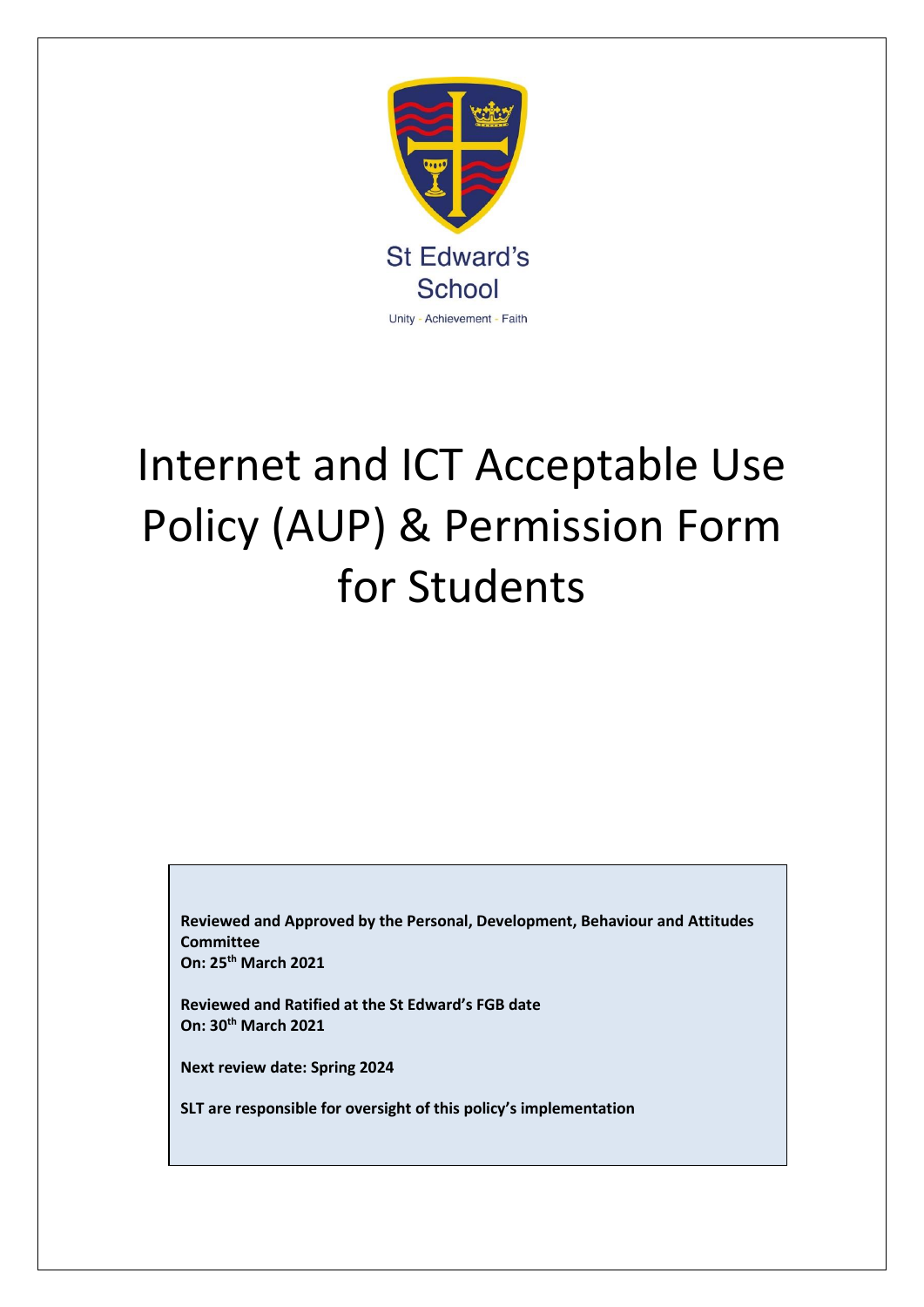#### **Mission Statement**

#### **MAY WE BE ONE**

**In purpose – educating for life in all its fullness**

#### **In faith – encountering God who lives among us, calling us to unity**

**In dignity – nurturing confidence and maturity**

### **In community – striving together for justice, love and peace**

Our mission statement encourages us to be one in dignity as we nurture confidence and maturity in our community. Jesus teaches us to act with love and humility and to guard against false teachings. As staff we must be aware of our responsibilities when it comes to keeping ourselves and our students safe when using the ICT facilities at school and to ensure that they are used for the purpose of educating and developing the whole person. We must help students to grow in maturity, to be discerning, wise and transparent when accessing information and to behave in a dignified manner when using ICT, in a way that supports and builds up members of our community

# **This policy is part of the wider aim of St Edward's School to keep students safe, and to prepare them for life as responsible adults.**

#### **The School's expectations**

- All ICT facilities to be used in a responsible and mature manner
- All students to be familiar with and comply with the Acceptable Use Policy
- Choosing not to comply permission to use the ICT facilities may be revoked and further disciplinary action may be taken including detention.
- The school has the right to monitor the use of the school's computer systems, including access to web-sites, the interception of email and the deletion of inappropriate materials
- Students and parents/carers are required to sign the 'Acceptable Use' agreement

**The St Edward's School Network** has been established for an educational purpose. This includes classroom activities, career development, and quality research activities using the internet.

#### **Monitoring of the network:**

- There will be only limited privacy in the contents of your personal files on the St Edward's School Network
- The school routinely monitors all files stored on the St Edwards School Network
- ICT Staff routinely monitor the screens of students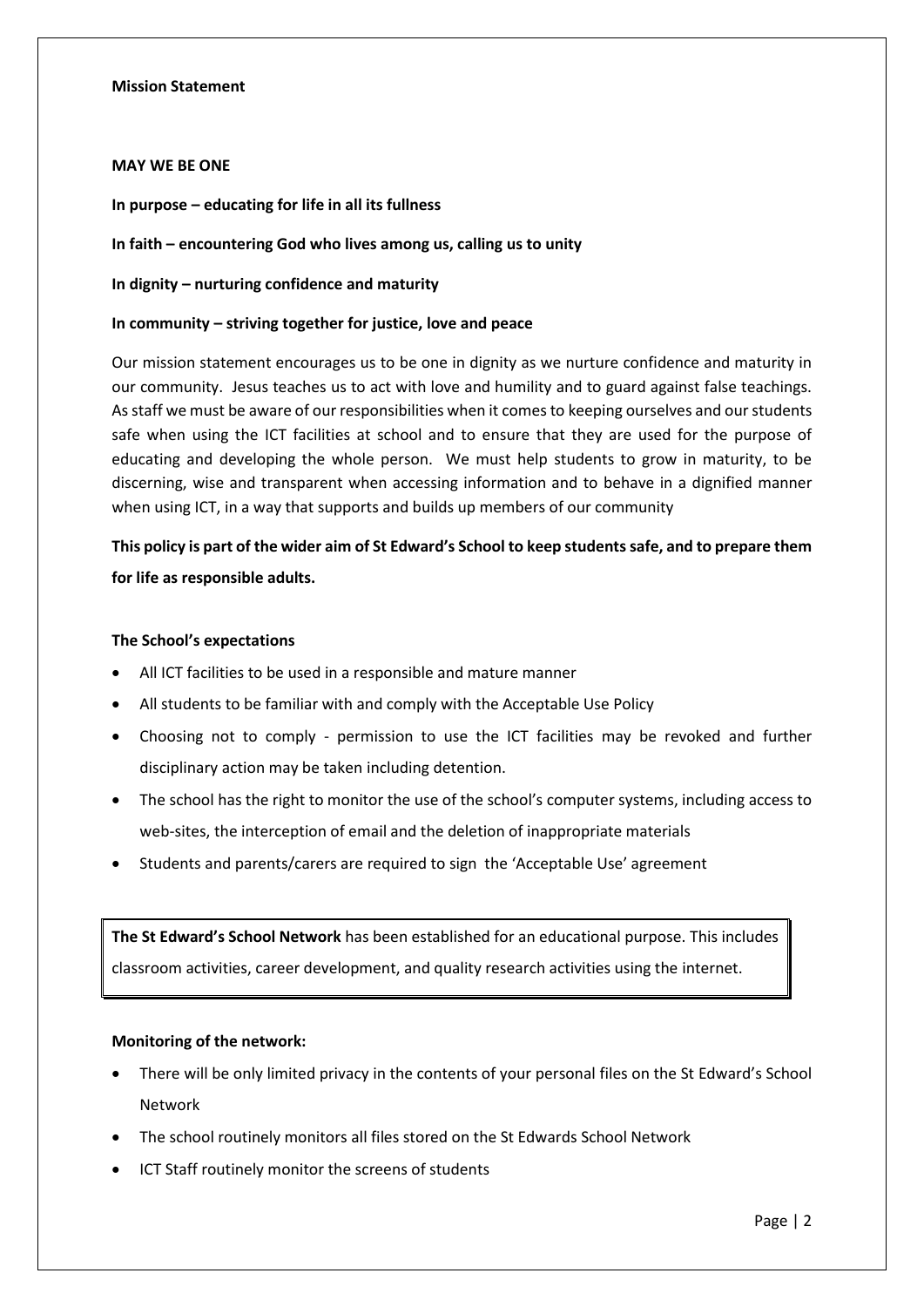## **Discretionary Rights**

St Edward's School reserves the right to vary the terms of this policy at any time and without prior notice. Students will be informed of any such changes.

## **St Edward's School has the right to withdraw access to the Network.**

## **The decision of St Edward's School is final.**

## **For my own personal safety:**

- I understand that St. Edward's will monitor my use of the systems, devices and digital communications.
- I will keep my username and password safe and secure I will not share it, nor will I try to use any other person's username and password as that is hacking which is illegal. I understand that I should not write down or store a password where it is possible that someone may steal it.
- I will be aware of "stranger danger", when I am communicating on-line.
- I will not disclose or share personal information about myself or others when on-line (this could include names, addresses, email addresses, telephone numbers, age, gender, educational details, financial details etc ).
- If I arrange to meet people off-line that I have communicated with on-line, I will do so in a public place and take an adult with me. I understand that St. Edward's recommends that I **do not** meet people at all as this is very dangerous.
- I will immediately report any unpleasant or inappropriate material or messages or anything that makes me feel uncomfortable when I see it on-line.

## **I understand that everyone has equal rights to use technology as a resource and:**

- I understand that St. Edward's systems and devices are primarily intended for educational use and that I will not use them for personal or recreational use.
- I will not try (unless I have permission) to make large downloads or uploads that might take up internet capacity and prevent other users from being able to carry out their work.
- I will not use St. Edward's systems or devices for on-line gaming, on-line gambling, internet shopping, file sharing, or video broadcasting (eg YouTube).

## **I will act as I expect others to act toward me:**

- I will respect others' work and property and will not access, copy, remove or otherwise alter any other user's files, without the owner's knowledge and permission.
- I will be polite and responsible when I communicate with others, I will not use strong, aggressive or inappropriate language and I appreciate that others may have different opinions.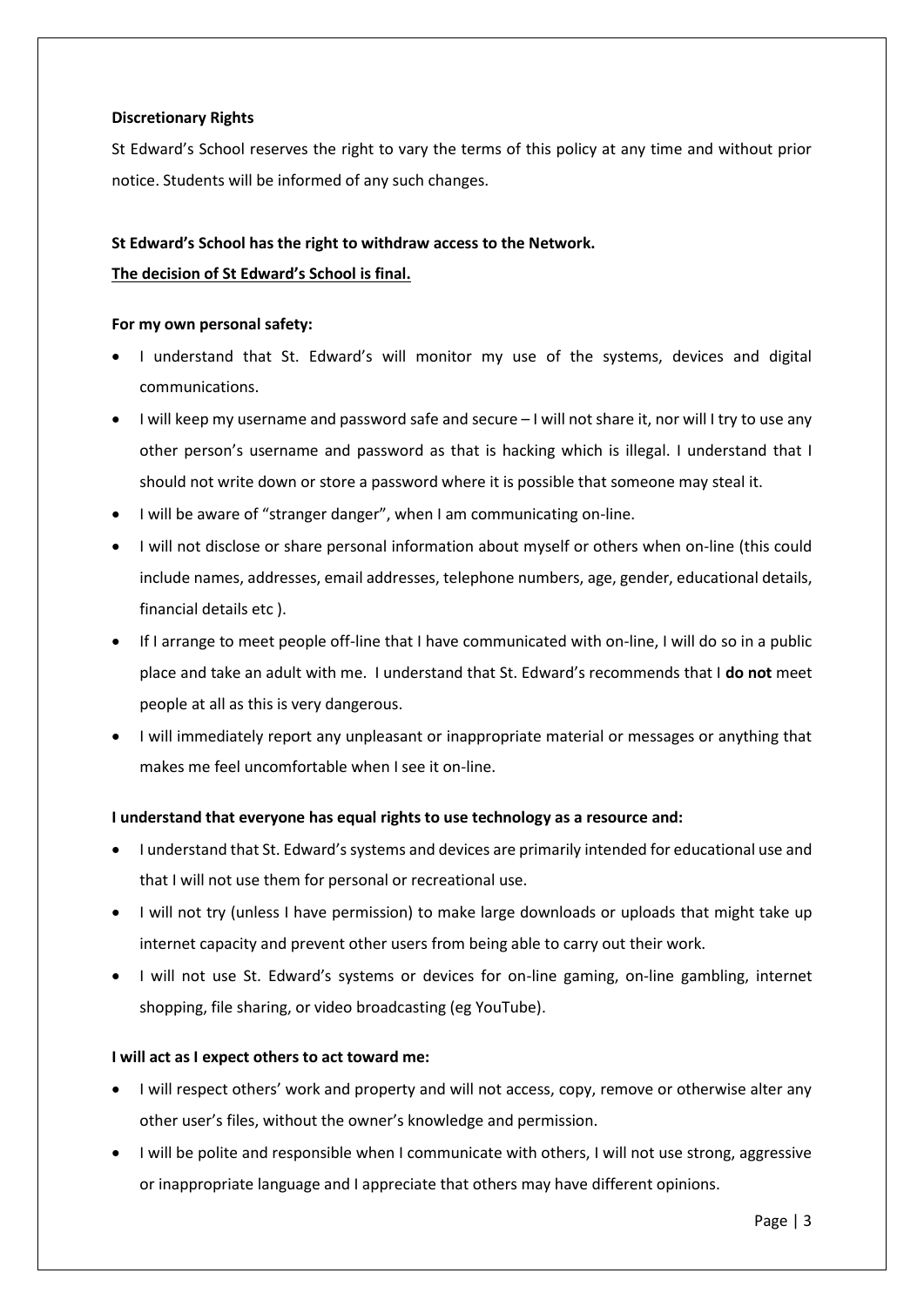• I will not take or distribute images of anyone without their permission and understand that if I do so, even if using my own device, I may be permanently excluded from the school.

# **I recognise that the school has a responsibility to maintain the security and integrity of the technology it offers me and to ensure the smooth running of the school:**

- I will not use my own personal devices (mobile phones/ tablets / USB devices etc) in school unless I have permission (Sixth Form only). I understand that, if I do use my own devices in the school without permission that my device will be confiscated and a Parent/Carer will be expected to collect as arranged with the school. The school is entitled to confiscate for the length of time it chooses.
- I understand the risks and will not try to upload, download or access any materials which are illegal or inappropriate or may cause harm or distress to others, nor will I try to use any programmes or software that might allow me to bypass the filtering / security systems in place to prevent access to such materials as that is also hacking. The school takes strong action with anyone who does illegal activities in school, including permanent exclusion and prosecution.
- I will immediately report any damage or faults involving equipment or software, however this may have happened.
- I will not open any hyperlinks in emails or any attachments to emails, unless I know and trust the person / organisation who sent the email, or if I have any concerns about the validity of the email (due to the risk of the attachment containing viruses or other harmful programmes)
- I will not install or attempt to install or store programmes of any type on any school device, nor will I try to alter computer settings.
- I will not use social media sites at any time during the school day. Only the features within Microsoft 365 are allowed and I will use those services responsibly.

## **When using the internet for research or recreation, I recognise that:**

- I should ensure that I have permission to use the original work of others in my own work
- Where work is protected by copyright, I will not try to download copies (including music and videos)
- When I am using the internet to find information, I should take care to check that the information that I access is accurate, as I understand that the work of others may not be truthful and may be a deliberate attempt to mislead me.

*WARNING! The St Edward's School Network must not be used to access internet material that is inappropriate or offensive. Staff have the right to decide what they consider to be inappropriate and offensive.*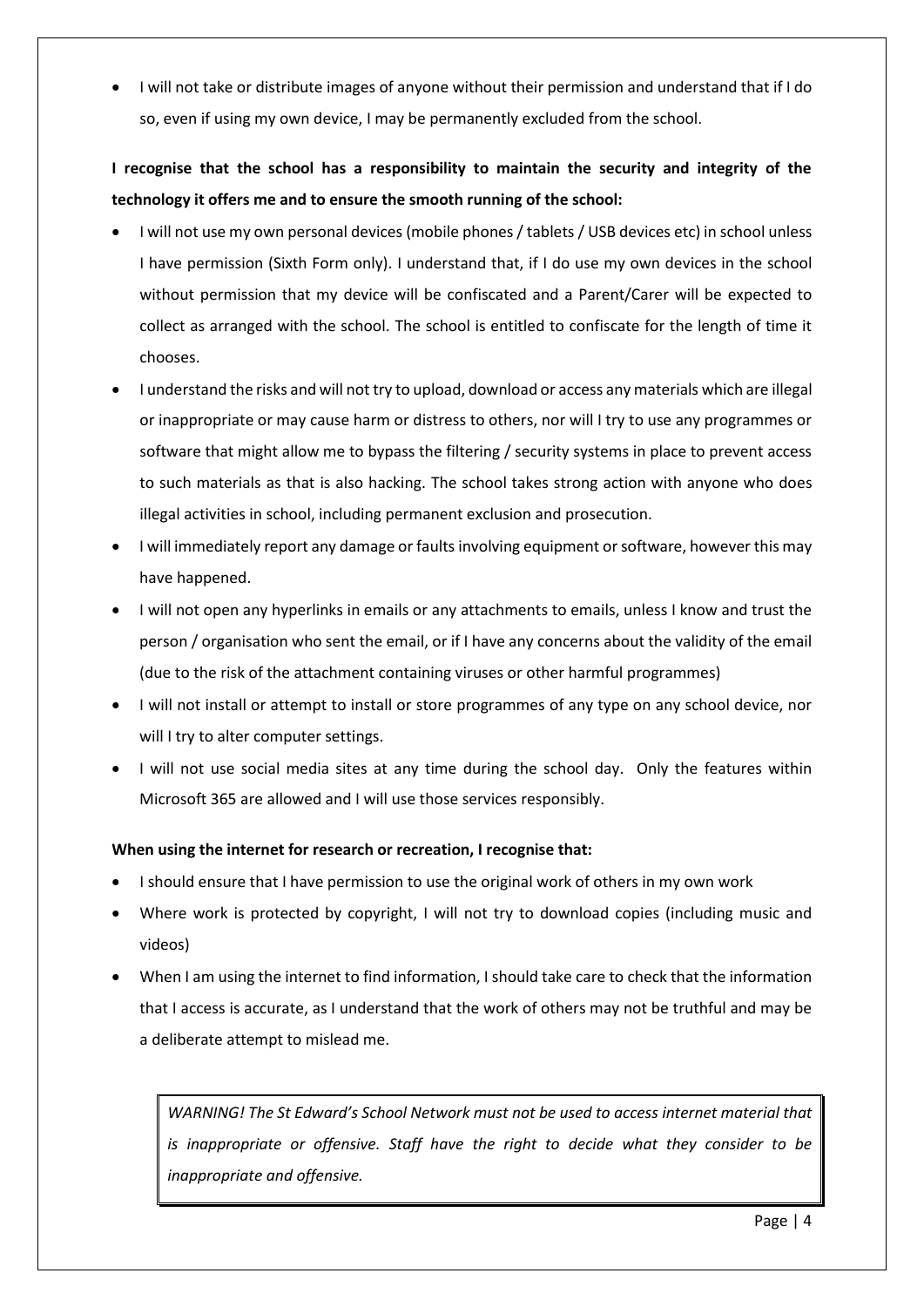## **I understand that I am responsible for my actions, both in and out of school:**

- I understand that St. Edward's also has the right to takeaction against me if I am involved in incidents of inappropriate behaviour, that are covered in this agreement, when I am out of school and where they involve my membership of the school community (examples would be cyberbullying, use of images or personal information).
- I understand that if I fail to comply with this Acceptable Use Policy Agreement, I will be subject to disciplinary action. This may include loss of access to the school network / internet, detentions, suspensions, contact with parents and in the event of illegal activities involvement of the police.
- I understand that using my own device to undertake illegal or inappropriate behaviour, if it involves any association with the school, may lead to my permanent exclusion or prosecution.

#### **Student Internet access**

- Actively supervised for Years 7 11 by a member of staff in the computer room
- Partial supervision for Sixth Form

In the case of mistaken access to inappropriate information on the internet, the teacher or member of support staff must be told immediately. This may protect against any claim that this agreement has been broken intentionally.

#### **Unacceptable Activities:**

• Unauthorised access to the St Edward's School Network or going beyond authorised access, including attempting to log-on through another person's account or access another person's files

#### **This is a serious breach of the AUP.**

- Deliberate attempts to disrupt the computer systems, for example unplugging any cables or attempting to change any system settings
- Accessing, deleting or copying school data for which permission has not been given
- Intentionally introducing computer viruses or malware to the school network system
- Use camera facilities on mobile phone during the school day
- Post digital images of students, staff or the school premises to any website, chatroom, social network or passed to any person outside school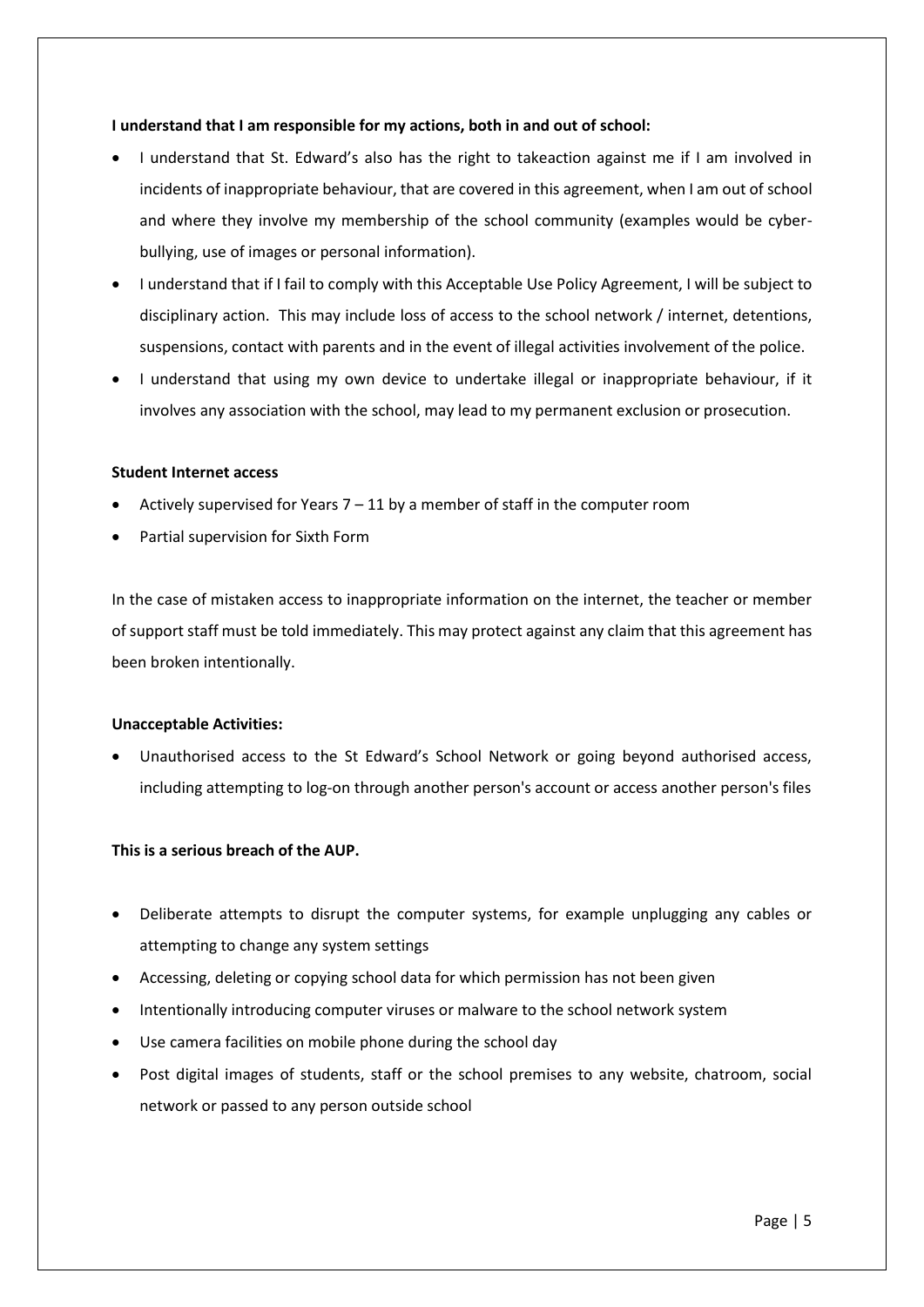## **If any images are found, this should be reported.**

- No music, video and other materials which is copyrighted to be downloaded
- Using the St Edward's School internet access for any business purpose including buying or selling. This includes development of websites for anyone else
- No student below Year 12 is allowed into any ICT room without a member of staff present in the room who is actively monitoring them
- No food or drink to be taken into or consumed in the computer areas
- Inadvertently spreading computer viruses. Email attachments that are suspect or from unknown sources should not be opened
- Do not download or run computer programs or games from the Internet
- Do not try to load computer programs or games onto the St Edward's School network or attempt to run programs that are not accessed through the normal menu structure

## **Misuse of resources**:

- There are only a limited number of computers available outside lesson times. Priority will always be given to users who need to use the computers for educational and careers purposes
- Unnecessary printing must be avoided
- Printers must only be used for school purposes. Students are not allowed to print personal pages and if found doing so will be expected to pay for the printouts and further action may be taken
- A record of all printing is logged automatically by the network. Students will be expected to pay the full price for any printout that is not directly related coursework or is an unnecessary printout. St Edward's reserve the right to put a value to this cost
- Accessing and playing games via the Internet is not allowed. A limited number of 'games' do have some significant educational value and these 'games' are the only ones permitted to access if directed by a member of staff
- Students found playing games on the school systems will receive a detention. The logs will be checked and all other students reported will receive the same action
- Do not misuse or neglect any equipment in such a way so that it is likely to damage or destroy any school property
- Do not remove any ICT equipment from its position without the express permission from the Network Manager or a member of the ICT staff, this includes mice or keyboards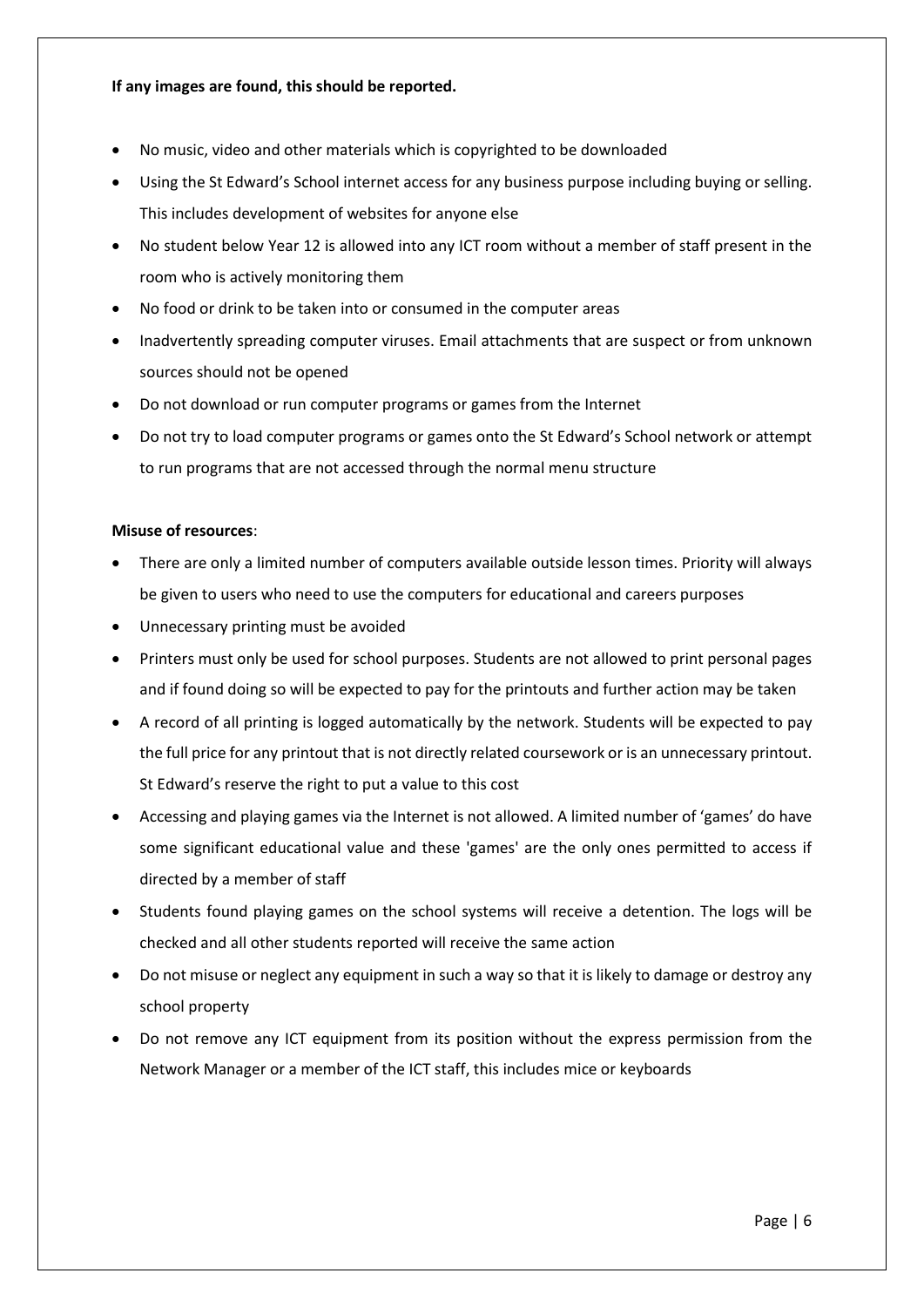## **Persistent Offenders**

Students who repeatedly break this AUP agreement will receive increasing levels of action taken against them. This may result in the student not being able use the school ICT facilities for a prolonged time or even permanently.

## **End Note**

The majority of students at St Edward's School use the ICT resources in a responsible and often creative way. It is the norm for them to completely follow this AUP and report those who try to abuse the facilities.